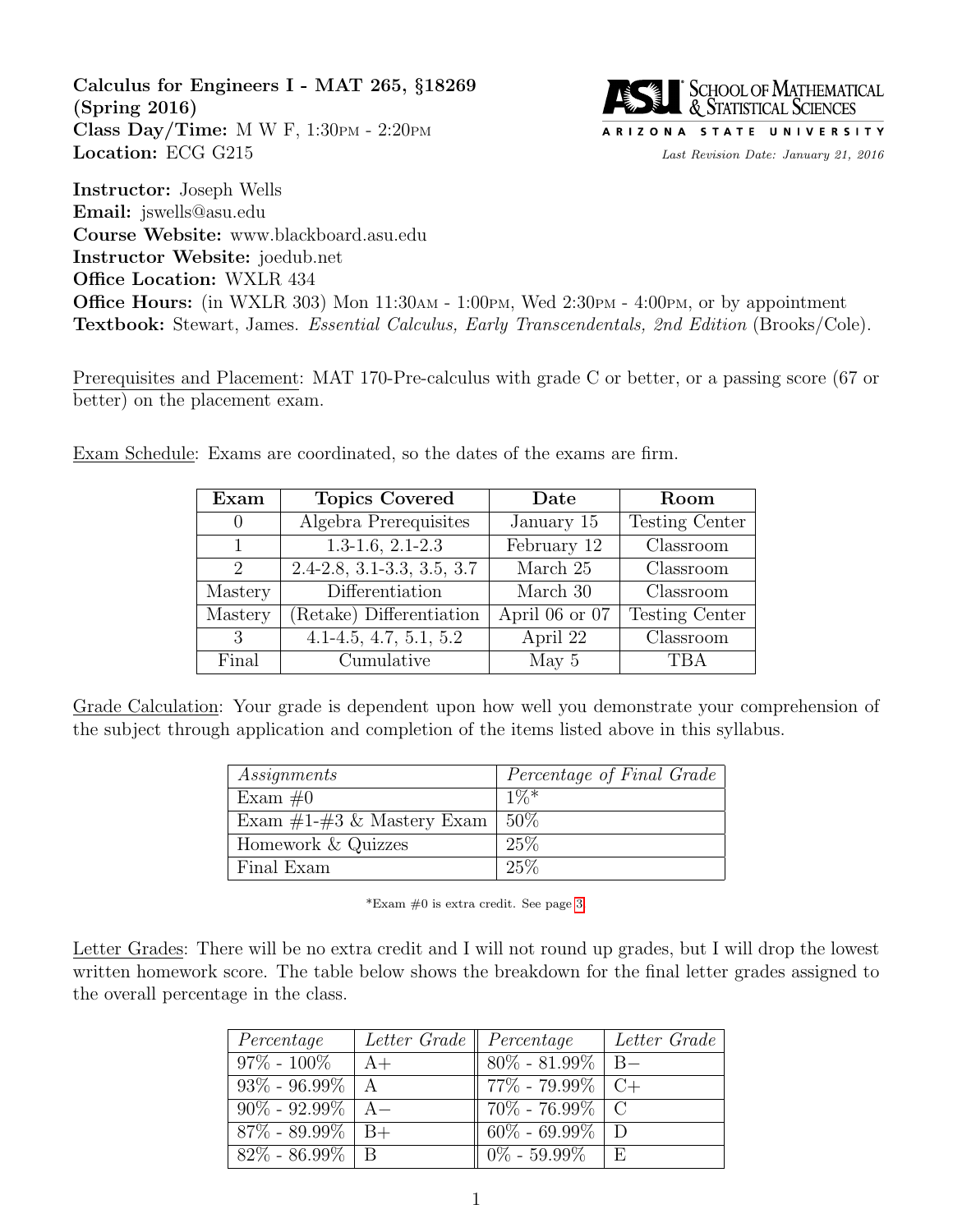Your final grade will be assigned based on the course credit you have earned during the period from the first day of class to the final exam, with weights assigned to grade components as given in the table above. Your opportunity to earn course credit ends with the final exam. You will not receive extra credit assignments before or after the final exam to raise your grade to a more desirable one.

Final percent grades will not be rounded up to the next higher integer before they are converted into letter grades. That means that a grade of 89.99% is a B+.

Withdrawal Deadlines: University policy dictates the following withdrawal dates.

- Course Withdrawal Deadline: April 3, 2016
- Complete Withdrawal Deadline: April 29, 2016

Academic Status Report: There are two times during the semester when you will be issued an academic status report from your instructor if your class grade is failing at that time.

- Status Report  $\#$  1 is issued on February 16<sup>th</sup>, 2016.
- Status Report  $\#$  2 is issued on March 30<sup>th</sup>, 2016.

If you receive a bad status report, you must act on it. In particular, if the status report says that you are to meet with your instructor in person, come to office hours within one week of receiving the report. Status reports are not a real-time running tally of your grades in the class and are not updated to reflect grades earned after the report has been issued.

Graphing Calculator: A graphing calculator is required for this course. If you already have a graphing calculator, you may use it. Examples of highly recommended models are the TI-nspire & TI 83/84 or Casio 9850GB Plus. Calculators that do symbolic algebra, such as the Casio FX2, Casio 9970Gs,TI-89, TI-92, or TI- nspire CAS cannot be used in class or during an exam.

Spring 2016 Workshops for Graphing Calculator: Students who attend the workshop and prove attendance by returning their stamped flyer to the instructor will get a small amount of extra credit. The flyer must be returned to the instructor by the third week of class. This Spring 2016 the workshops for Texas Instruments TI 83/84 graphing calculators will be

- Tuesday Jan. 19, 2016 NEEB 105 6:00-8:00 PM
- Wednesday Jan. 20, 2016 LSA 191 6:00-8:00 PM

Textbook: You must read each section of the textbook before it is covered in class.

Attendance: Attendance is expected, and the instructor will regularly record attendance. For classes that meet twice a week, the maximum number of absences is four. For classes that meet three days a week, the maximum number of absences is six. Students who exceed those numbers will receive a grade of EN. Students athletes, students with disabilities, etc. should contact the professor within the first week so that arrangements can be made regarding class absences.

Written Homework: Written homework will be assigned each week via Blackboard, due the following week at the beginning of the class period. Written homework must have your name, be stapled, and any extra pages must have the spiral fringe removed. Assignments submitted without adhering to any of these guidelines will receive a zero score. Absence does not entitle you to an extension without prior instructor approval. When in doubt, you may submit the assignment early either via email (scanned as a PDF) or to the instructor's mailbox in WXLR 216.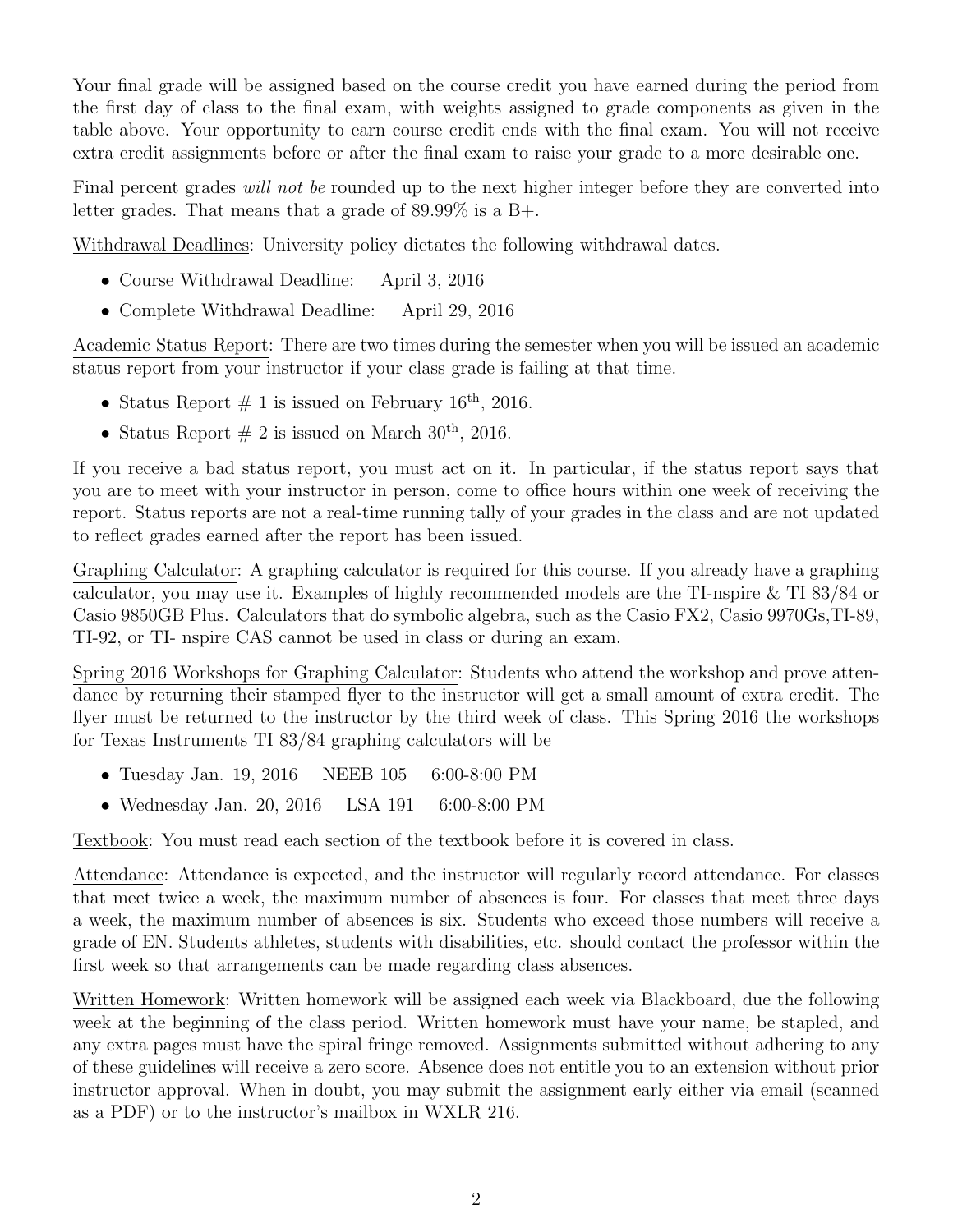Online Homework: You will also have online homework through WeBWorK. To access it, click on your instructors name at <webwork.asu.edu>. If you have not been imported into the WeBWorK roster, it is your responsibility to notify your instructor of that fact. Failure or delay in doing so will not entitle you to time extensions. Murphys Law of online homework systems is that something always happens on the evening of the due date. You should start working on homework assignments on the day the material was covered in class, and finish well before the due date. Failing to do this will not entitle you to a time extension in case of a server breakdown, broken computer, or personal emergency.

Quizzes: They may exist. Their existence will be announced in advance both in class and via Blackboard.

Exams: There will be three midterm exams given during the semester. They will be taken in the classroom on the dates indicated on page 1. Exam 0 will test your prerequisite algebra knowledge (MAT  $170/171$  or equivalent). Exam 0 is taken in the testing center on Friday, January 15, at the time of your *choosing from 9:00AM to 4:00PM.* If you earn a passing grade on Exam 0 (70% or higher), 1% of your grade on this exam will be added to your final grade as extra credit. To prepare for Exam 0, you should review the sample tests posted at <https://math.asu.edu/first-year-math/mat-170-precalculus>

Exam Calculator Policy: It is your responsibility to bring a permitted graphing calculator to the exam. Your teacher will not be able to supply you with a calculator if you do not bring yours. You cannot share a calculator with another student who is also taking the test. Your calculator memory may be viewed during any exam and will be cleared if anything suspicious is written therein. The instructor has the right to regard any suspicious material in your calculator memory as cheating.

Exam Communications Policy: All internet-capable devices must be turned off and be made inaccessible during all exams. Anyone who accesses such a device during an exam for any reason will receive a score of 0 for that exam and possible further disciplinary measures.

Exam Bathroom Breaks Policy: You are not permitted to go to the bathroom during midterm exams or the mastery tests. Please use the restroom before you start your exam. If you go to the bathroom during the exam, that ends your testing period. If you have a medical condition that may require you to go to the bathroom during exams, you must provide documentation to your instructor in advance. On the final exam, you are permitted one bathroom break. A proctor will escort you to the bathroom.

Exam Make-up Policy: Make-up exams are given at the discretion of the instructor and only in the case of verified medical or other emergency, which must be documented. The instructor must be notified before the test is given. Notify your instructor directly or call the Math Department Office (480-965-3951) and leave a message.

There are no exam retakes or corrections. No lowest exam score will be dropped. You will not receive extra credit assignments to erase the consequences of a bad exam.

Mastery Test: The mastery test assesses basic differentiation skills (including implicit differentiation) and will be administered after covering in class the section of the book on implicit differentiation. No calculators are allowed on the mastery test. A score of at least 85% on one of the two attempts will be considered mastery. Those who pass the exam (with at least 85%) on the first attempt receive a score of 100%. Those who do not receive an 85% on the first attempt will be allowed a second attempt. Your score on the second attempt is capped at 85%. You will receive the better of the two mastery scores as your final mastery exam score.

The mastery test is weighted toward the final grade as 50% of a midterm exam. The first mastery test is taken in the classroom; the second in the testing center WXLR 21.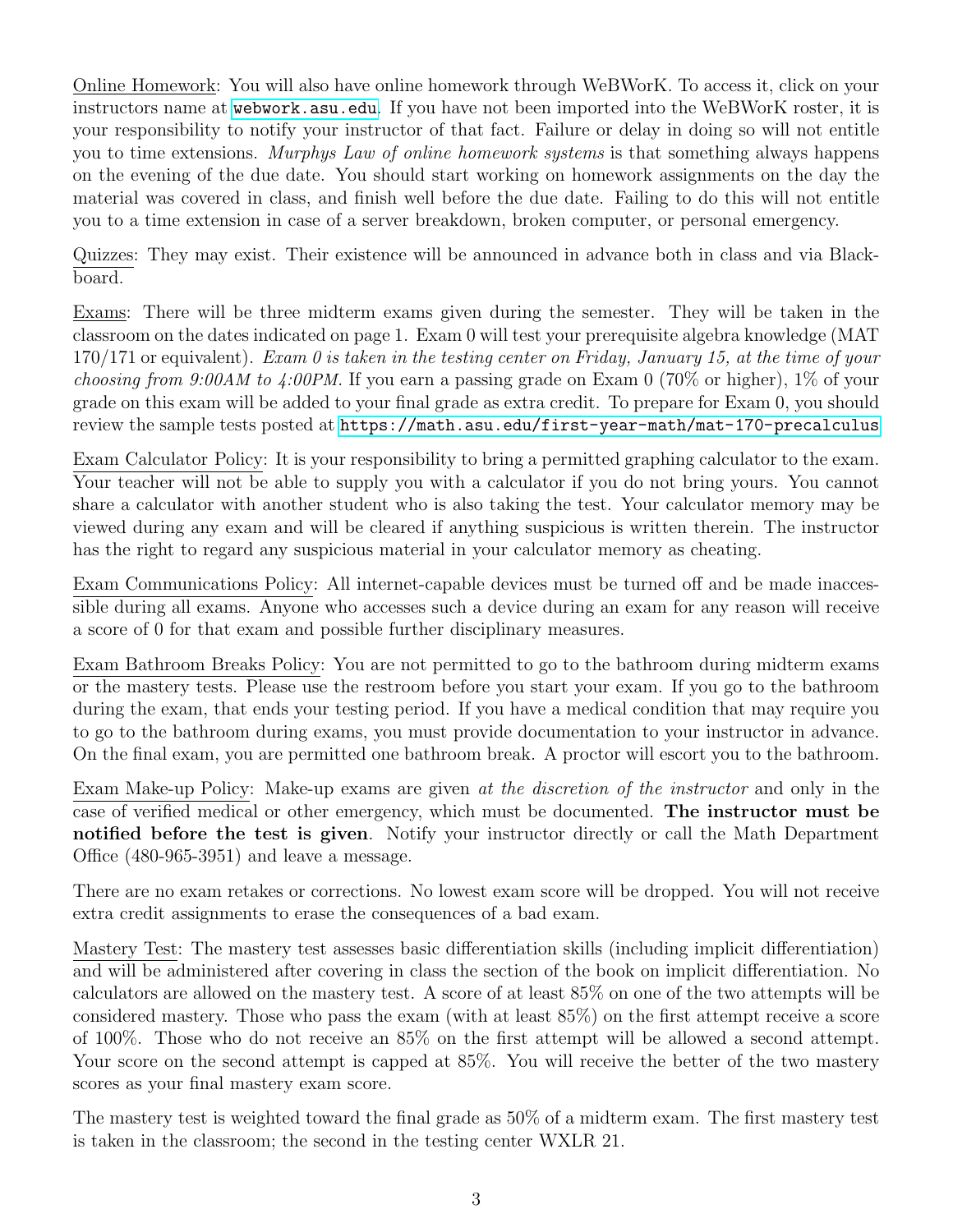Math Testing Center: The Mathematics Department Testing Center is in WXLR (formerly PSA) 21 (basement). On the second mastery testing day, the testing center will be open 10:00AM-5:30PM. There will be 5 time slots on mastery testing days:

- 10:15AM 11:30AM
- 11:30AM 12:45PM
- 1:00PM 2:15PM
- 2:15PM 3:30PM
- 3:30PM 4:45PM

You will be expected to commit to one of these time slots in advance. Each time slot will only be able to accommodate a limited number of students. Each mastery test attempt will be limited to 50 minutes, to allow for check-in and check-out.

Picture ID Requirement For Testing: For each exam and the mastery test attempts, you have to bring a picture ID (ASU ID preferred). On the exams, show your ID when you turn in your test. If you cannot show picture ID, instructors or proctors may take your picture with your exam. If you do not consent to that, they do not have to accept your exam.

Exam Reviews: You have a textbook with literally hundreds of exercises similar to those covered in lecture and on homework - use it. Math is not a spectator sport, so the more exercises you do, the better you'll internalize the material. Additionally, reviews and old exams are posted on the schools website at <http://math.asu.edu/first-year-math/mat-265-calculus-engineers-i>

Study Tips: While diligent and timely completion of the homework assignments is necessary to master procedural skills, this alone is insufficient to gain conceptual understanding. To master the concepts, you must actually review and study your class notes and the textbook thoroughly with the goal of understanding the connections between the concepts. Actually read the textbook - the authors have put serious effort into providing worked examples and motivation for the material. You must do this continuously throughout the semester. You must have learned the definitions and theorems covered in each class session and started the corresponding homework assignments by the time of the next class session. Because mathematics is cumulative, failure to know the material covered in a previous lecture will result in your inability to follow subsequent lectures, and the difference between where you are in your understanding and where you should be will be compounded with each lecture.

## Cramming is a totally ineffective study technique for mathematics and will virtually guarantee failure in the class.

Tutoring: Should you require tutoring, the following options are available.

- The Math Tutoring Center North WXLR 116. For hours, see <math.asu.edu/mathtutors>
- The Math Tutoring Center South BAC 16. For hours, see <math.asu.edu/mathtutors>
- The Mathematics Community Center  $(MC<sup>2</sup>)$  WXLR 303. For hours, see <math.asu.edu/MC2>
- The Engineering Tutoring Center (free of charge). For hours and locations, see <tutoring.engineering.asu.edu>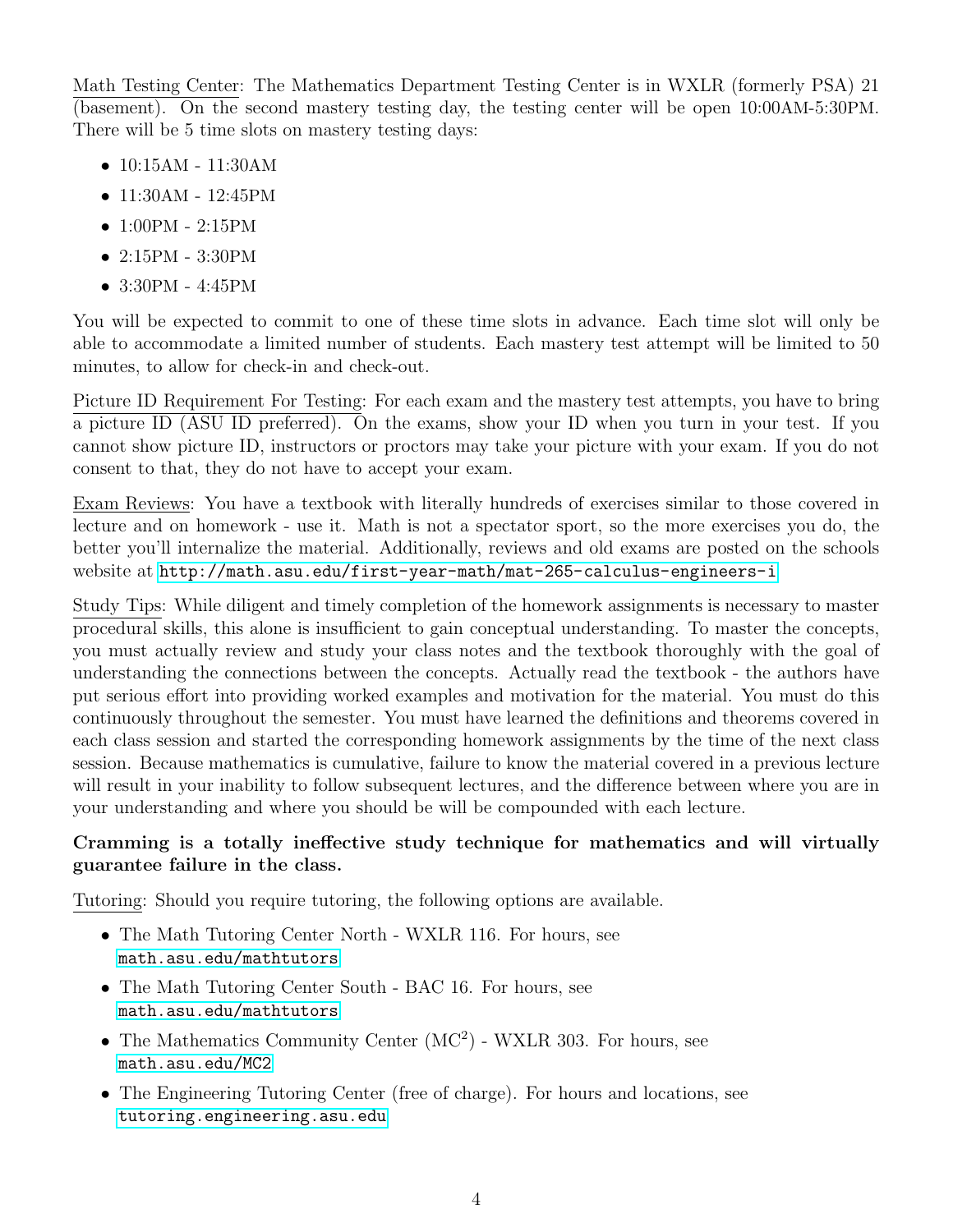- Many residence halls and the Memorial Union also offer evening or weekend free tutoring to all ASU students enrolled in math courses as part of the Student Success Centers.
- If you would like to seek private tutoring through the math department, please send an email to: <math@asu.edu>

Come in for help before it is too late, and several days before an exam day to strengthen your preparation. Each student must present their valid ASU Sun Card to be admitted into the Tutoring Centers.

Final Exam Make-up Policy: The final exam schedule listed in the Schedule of Classes will be strictly followed. Except to resolve those situations described below, no changes may be made in this schedule without prior approval of the Dean of the College of Liberal Arts and Sciences. Under this schedule, if a conflict occurs, or a student has more than three exams on one day, the instructors may be consulted about an individual schedule adjustment. If necessary, the matter may be pursed further with the appropriate dean(s). This procedure applies to conflicts among any combination of Downtown Phoenix campus, Tempe campus, Polytechnic campus, West campus, and/or off campus class. Make-up exams will NOT be given for reasons of a non-refundable airline tickets, vacation plans, work schedules, weddings, family reunions, and other such activities. Students should consult the final exam schedule before making end-of-semester travel plans.

Disabilities: If you have a disability that requires special accommodations, it is your responsibility to bring this to your instructors attention during the first week of class. You must also contact the ASU Disability Resource Center https://eoss.asu.edu/drc. All efforts will be made to ensure you have equal opportunity to succeed in the course, but there can be no retroactive accommodation.

Excused Absence Arrangements Athletes with travel schedules should meet with the instructor by the end of the first week of classes to discuss any necessary arrangements that need to be made. Arrangements for any religious observances or ASU sanctioned activity must be arranged with the instructor at least one week prior to the event.

Classroom Etiquette: Classroom disturbances, including but not limited to: arriving late, talking in class, using cellular devices, texting, listening to music, eating and drinking are not tolerated. Each student is expected to show respect for every student registered in the course. Turn off any cellular phones, pagers, laptops, tablets and other electronic devices and put them out of sight prior to entering class. The usage of laptops is prohibited in the classroom. Notes should be taken with pen/pencil on paper. If you wish to use an electronic device for note taking, talk to your instructor.

An instructor may withdraw a student from a course when the student's behavior disrupts the educational process under USI 201-10:

<http://www.asu.edu/aad/manuals/usi/usi201-10.html>

Students are required to adhere to the ABOR Student Code of Conduct:

## [http://www.asu.edu/studentaffairs/reslife/outreach/abor\\_code.htm](http://www.asu.edu/studentaffairs/reslife/outreach/abor_code.htm)

Academic Integrity: Academic honesty is expected of all students in all examinations, papers, laboratory work, academic transactions and records. The possible sanctions include, but are not limited to, appropriate grade penalties, course failure (indicated on the transcript as a grade of E), course failure due to academic dishonesty (indicated on the transcript as a grade of XE), loss of registration privileges, disqualification and dismissal. For more information, see http://provost.asu.edu/academicintegrity.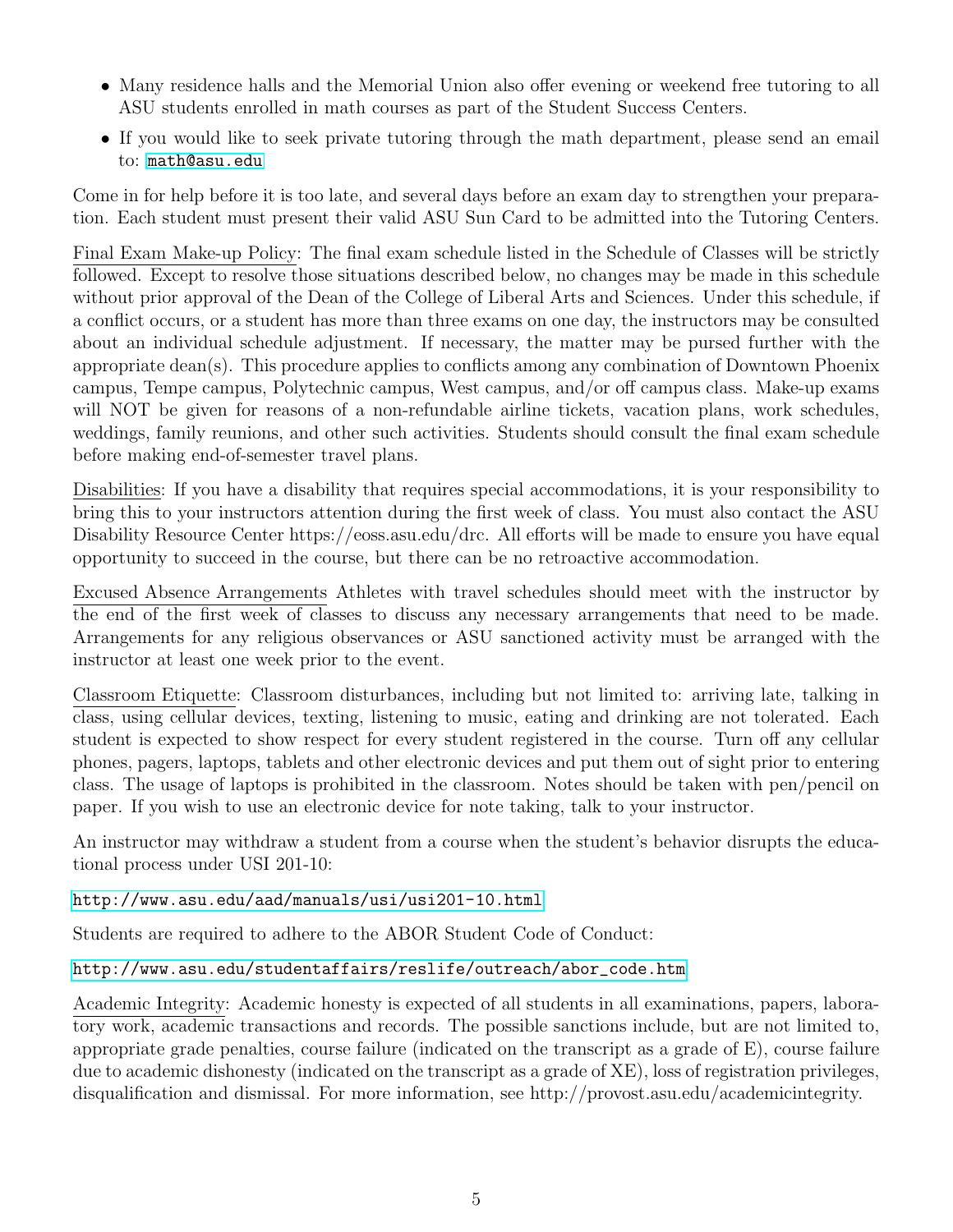The Grade of XE: A grade of XE is reserved for "failure due to academic dishonesty." The grade goes on the student's transcript and usually remains there permanently. Examples of academic dishonesty are signing an attendance sheet for another student or asking another student to sign an attendance sheet on your behalf, accessing unauthorized help while taking an exam, and attempting to influence a grade for reasons unrelated to academic achievement. Asking for a higher grade than the one you have earned because you need a higher grade to maintain a scholarship, or to satisfy your own or someone elses expectations constitutes academic dishonesty.

Withdrawal: A student may withdraw from a course with a grade of W during the withdrawal period as noted on page [2.](#page-0-0) The instructor's signature is not required. A complete withdrawal must be done in person and that it involves withdrawing from all ASU classes, not just MAT 265. Students will not be withdrawn if they merely stop coming to class. It is a student's responsibility to verify whether they have in fact withdrawn from a class.

The Grade of Incomplete: A grade of incomplete will be awarded only in the event that a documented emergency or illness prevents the student who is doing acceptable work from completing a small percentage of the course requirements. The incomplete is not a get out of jail free card and cannot be used as an alternative to withdrawal, or as a way to re-take the class for free. The guidelines in the current general ASU catalog regarding a grade of incomplete will be strictly followed.

Instructor-Initiated Drop: At the instructor's discretion, a student who has not attended any class during the first week of classes may be administratively dropped from the course. However, students should be aware that non-attendance will NOT automatically result in their being dropped from the course. Thus, a student should not assume they are no longer registered for a course simply because they did not attend class during the first week. It is the student's responsibility to be aware of their registration status.

Note: This syllabus is tentative and should not be considered definitive. (The most recent revision date is found on on page [1.](#page-0-0)) The instructor reserves the right to modify it (including the dates of the tests) to meet the needs of the class. It is the student responsibility to attend class regularly and to make note of any change. The Instructor also reserves the right to create class policies in regards to homework due date, late assignments, etc.